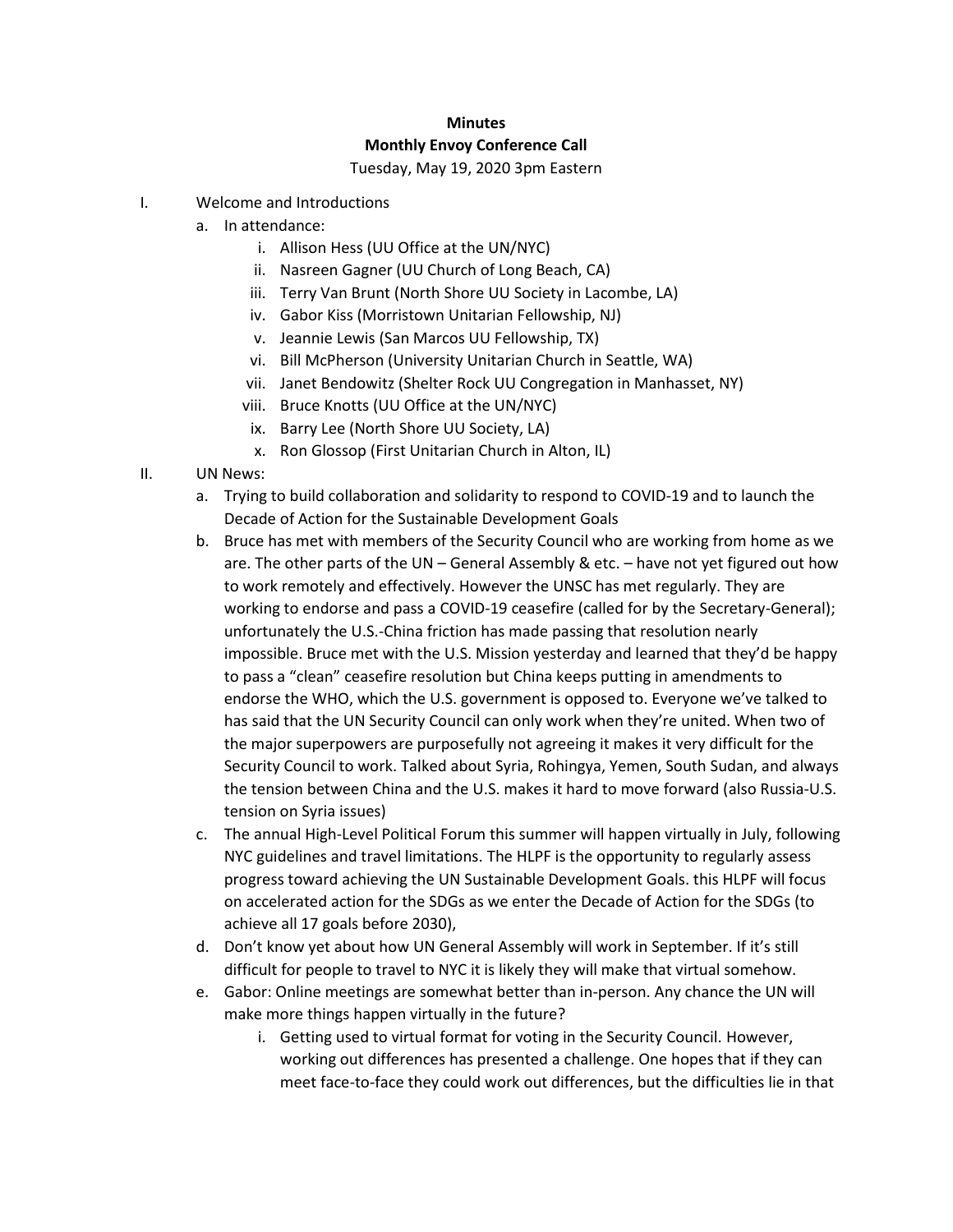UN representatives are simply following the instructions given from their head of government.

- f. Ron: This year was supposed to have many celebrations of the  $75<sup>th</sup>$  anniversary are those going ahead?
	- i. Likely many will be shifted to next year. (review of the Non-Proliferation Treaty also) Not possible to do this sort of thing during the pandemic so will likely do that next year.
	- ii. UN General Assembly body has recently been more active in challenging the Security Council's power: GA passed a resolution in 2017 abolishing nuclear weapons which is usually an area for the UNSC to address. Members of the GA are tired of being pushed around and are beginning to assert themselves – but there are limits to what they can do under the current UN Charter.
- g. Terry: Anything we can do to put pressure on China and the U.S.? How we can politically isolate and put pressure on that?
	- i. Bruce is on the Steering Committee of Religions for Peace USA: they issued a Statement that deplores the U.S.'s defunding the WHO. Lots of countries have issues with how the WHO operates and uses its money. We can study how it can do its job better, but those issues should be left to when the pandemic is over.
	- ii. Best thing UUs can do for the UN and our UU Office is vote and make sure everyone else votes. Elect a government that will work with the UN and with China. (Prez. Obama got China to agree to the Paris Agreement – that's the kind of diplomacy we need. Trump has removed us from the Paris Agreement, UN Deal with Iran to limit nuclear weapons, and Trans-Pacific Partnership [TPP has nothing to do with the UN]. The TPP would have kept U.S. as primary trading partner with Asia-Pacific region but taking us out of TPP made China the primary trading partner in that region.)
- h. Ron: Interested in the International Criminal Court; Obama got the U.S. to at least go to the meetings so they knew we were interested. (not able to get Senate ratification)
	- i. John Washburn was one of the key figures to lead the faith-based caucus for the international criminal court (and is now a volunteer working on disarmament issues with our office). He has just written an article on the ICC investigating the human rights violations in Israel and Palestine. That article is in the Disarmament Times which can be found at [Ngodisarm.org](https://ngodisarm.org/)
- i. Bill: Whilst the administration is extracting the U.S. from the Paris Agreement, a large group of states, counties, cities, and companies called "We are still in" is adhering to the principles of the Paris Agreement. There will be programs on the agenda at virtual UUA General Assembly in June to work on Local- and State-level participation in the Paris Agreement goals. The "We're Still In" movement represents the U.S. at COPs more prominently than the U.S. government's official delegation.
	- i. Bruce: Speaking of local action for UN policies that the U.S. refuses to be part of, also encourage congregations to be part of Cities for CEDAW (CEDAW = the Convention on the Elimination of all forms of Discrimination Against Women) Find resources here:
		- 1. [Cities for CEDAW Toolkit \(PDF\)](http://citiesforcedaw.org/wp-content/uploads/2020/03/CEDAW-toolkit-July-2017.pdf)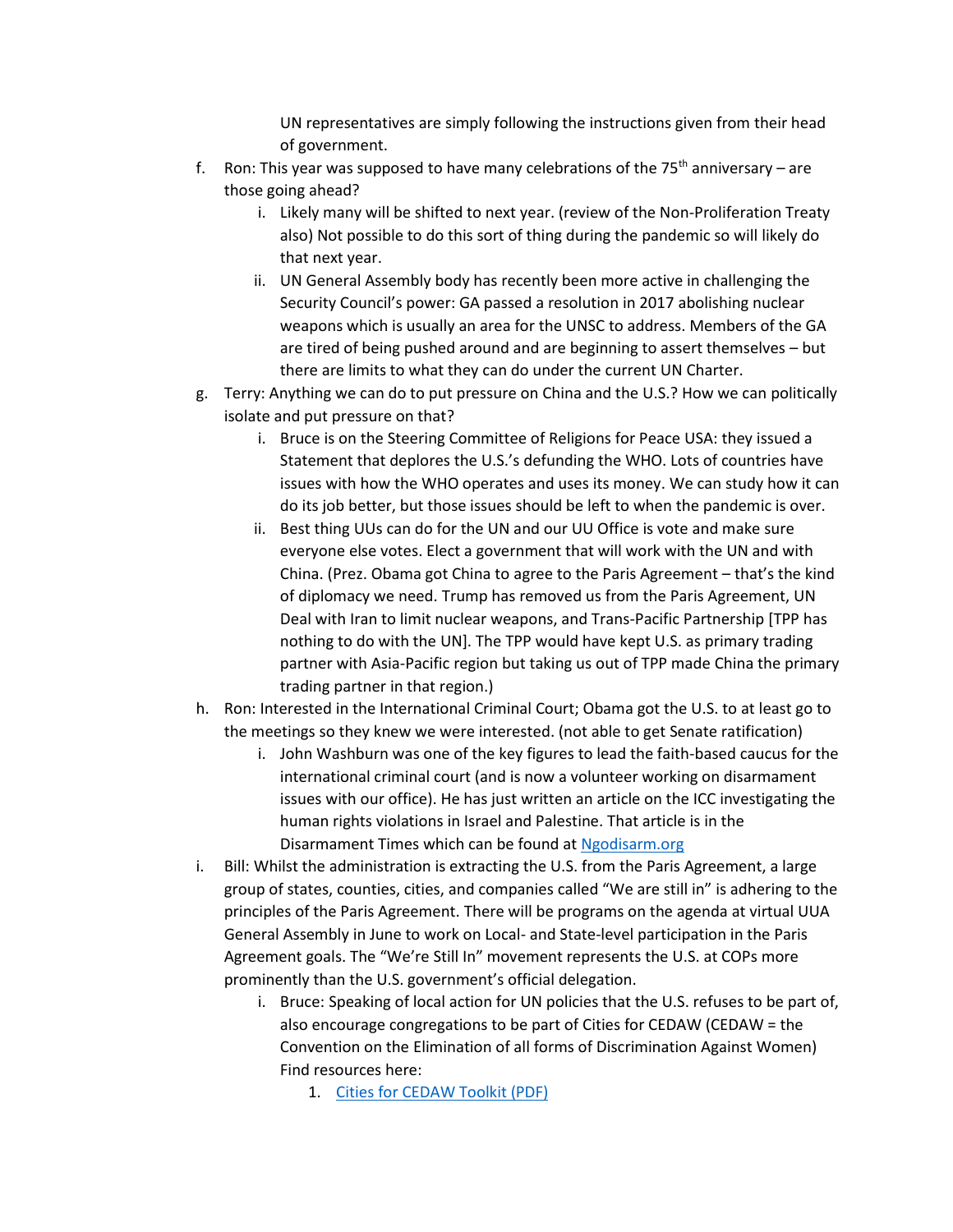- 2. Abundan[t further resources from the Cities for CEDAW campaign,](http://citiesforcedaw.org/resources/) including nuts & bolts, tips for talking to an official, templates for city ordinances, reports, videos, and more
- ii. Gabor: States are forming their own compacts around COVID-19.
	- 1. Bruce: book called the 12 Nations of North America divides U.S. into many different countries based on strong regional differences
- III. UU@UN News:
	- a. Getting ready for virtual summer internships
	- b. UN Sunday
		- i. Working on UN Sunday resources which should be available in June
		- ii. Recommendation to get a date for UN Sunday on your church calendar
			- 1. Suggested date for 2020 is October 25 which is the Sunday closest to United Nations Day on Oct. 24
		- iii. This year's UN Sunday theme is "All In for Climate Justice: People, Power, Planet" – focus on climate justice; specifically: Centering the **people** most at risk, shifting **power** away from polluters/destroyers, and protecting the **planet** for a sustainable future.
	- c. Preparing for events with the Parliament of the Word's Religions on LGBTQ inclusion & religion (no dates yet but stay tuned) in English and Spanish
		- i. Bruce is part of the Taskforce against hate, war, and violence. They're putting on three sessions, one of which will be in Spanish.
			- 1. June 23: Webinar on creating a more inclusive future.
			- 2. July 7: Spanish webinar featuring LGBTQ people who've founded religious organizations in Latin America that provide spiritual support for LGBTQ people.
			- 3. July 21: LGBTQ inclusion in faith spaces featuring several faiths; the UU speaker will be Vyda Ng, executive director of the Canadian Unitarian Council. Share the stories of overcoming obstacles to get congregations to be more inclusive.
	- d. Working through a strategic planning process with UU@UN Advisory Board
	- e. Beginning to start planning for next year's Intergenerational Spring Seminar…!
		- i. Encourage youth or adult leaders (including you, Envoys!) to apply to be part of the 2021 Planning Committee. Applications at <https://www.uua.org/international-justice/un/spring-seminar/volunteer>
	-
- IV. Envoy actions & plans for the summer?
	- a. Ron: Tech experts at the congregation have set up a YouTube feed so everyone can tune into services
	- b. Janet: Zooming interminably. Tremendous support groups such as for people living alone, etc. In a way it's almost busier than it was. Usually on hiatus during the summer but this time people are very motivated to get involved. "Conversation café" happens after the service.
	- c. Jeannie: ditto what Janet said re: interminable zooming! Also a question: Had an issue in the church relating to gender identity and wondering: do the programs address people who identify as non-binary?